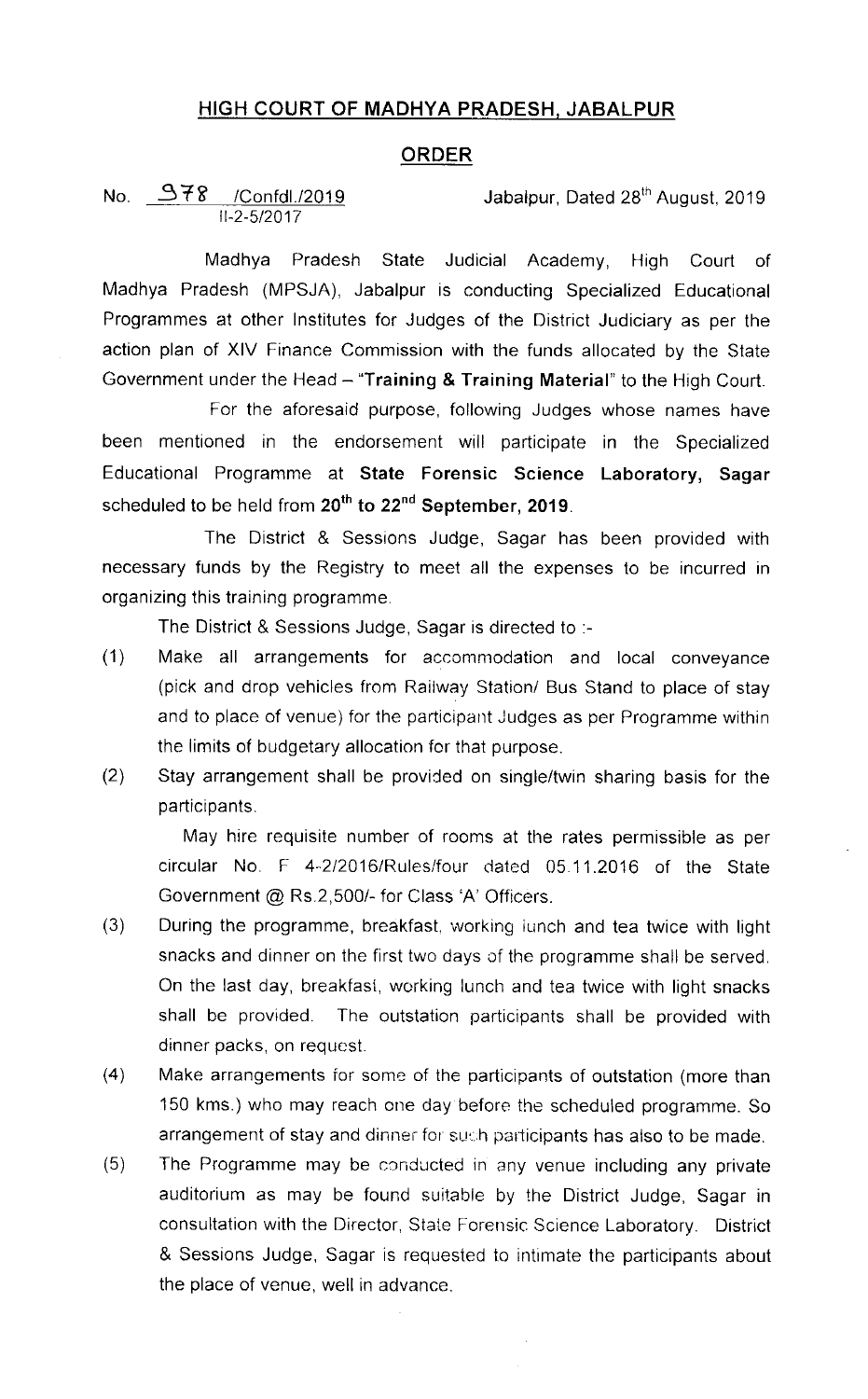- (6) Depute one Judicial Magistrate/ District Registrar for over-seeing the arrangements of this programme. Officers whose services are utilized for the purpose of the programmes shall be paid honorarium as per High Court Order dated 26 08 2016.
- (7) To contact the Director, State Forensic Science Laboratory, Sagar for further necessary details. Tel. :- (0) 07582-267707 ; Fax No.07582-267791 ; e-mail :-dir\_fsl@mppolice.gov.in.
- (8) The District Judge, Sagar shall make all payments within seven days of the programme and forward the details with copies of bills to the Director, MPSJA.
- (9) The participants attending the training at Forensic Science Laboratory, Sagar shall submit their T.A. bills to the concerned District Judge for reimbursement. The concerned District Judge is authorized to reimburse the T.A. Bills as per the rules out of the funds allocated for the purpose.

## BY ORDER OF HON'BLE THE ACTING CHIEF JUSTICE

 $73818111$ (RAJENDRA KUMAR VANI)  $R$ REGISTRAR GENERAL

Endt. No.  $979$  /Confdl./2019 11-2-5/2017

Jabalpur, Dated 28<sup>th</sup> August, 2019

Copy forwarded to.-

- $1<sub>1</sub>$ The Principal Secretary, Government of M.P., Law & Legislative Affairs Department, Vindhyachal Bhawan, Sagar.
- $\overline{2}$ .
- 1. Smt. Rama Jayant Mittal,11 Additional District Judge, Shajapur
- 2. Shri Ashraf Ali, Secretary, District Legal Services Authority, Umaria
- 3. Shri Vijay Dangi, Ill Additional District Judge, Nagod, District Satna
- 4. Smt. Arti A. Shukla ,Ill Additional District Judge, Khurai, District Sagar
- 5. Shri Umesh Kumar Sharma, V Additional District Judge, Sidhi
- 6. Shri Navneet Kumar Walia, VII Additional District Judge, Sagar
- 7. Shri Pankaj Kumar Varma, TI Additional District Judge, Ashoknagar
- 8. Shri Lakhan Lal Goswami, II Additional District Judge, Alirajpur
- 9. Shri Narendra Kumar Gupta, IX Additional District Judge, Rewa
- 10. Shri Anil Kumar, V Additional District Judge, Katni
- 11.Shri Harprasad Banshkar, I Additional Distrlct Judge, Multai, District Betul
- 12.Shri Manoharlal Patidar, VII Additional District Judge, Shivpuri
- 13. Shri Ambuj Pandey, IX Additional District Judge, Ujjain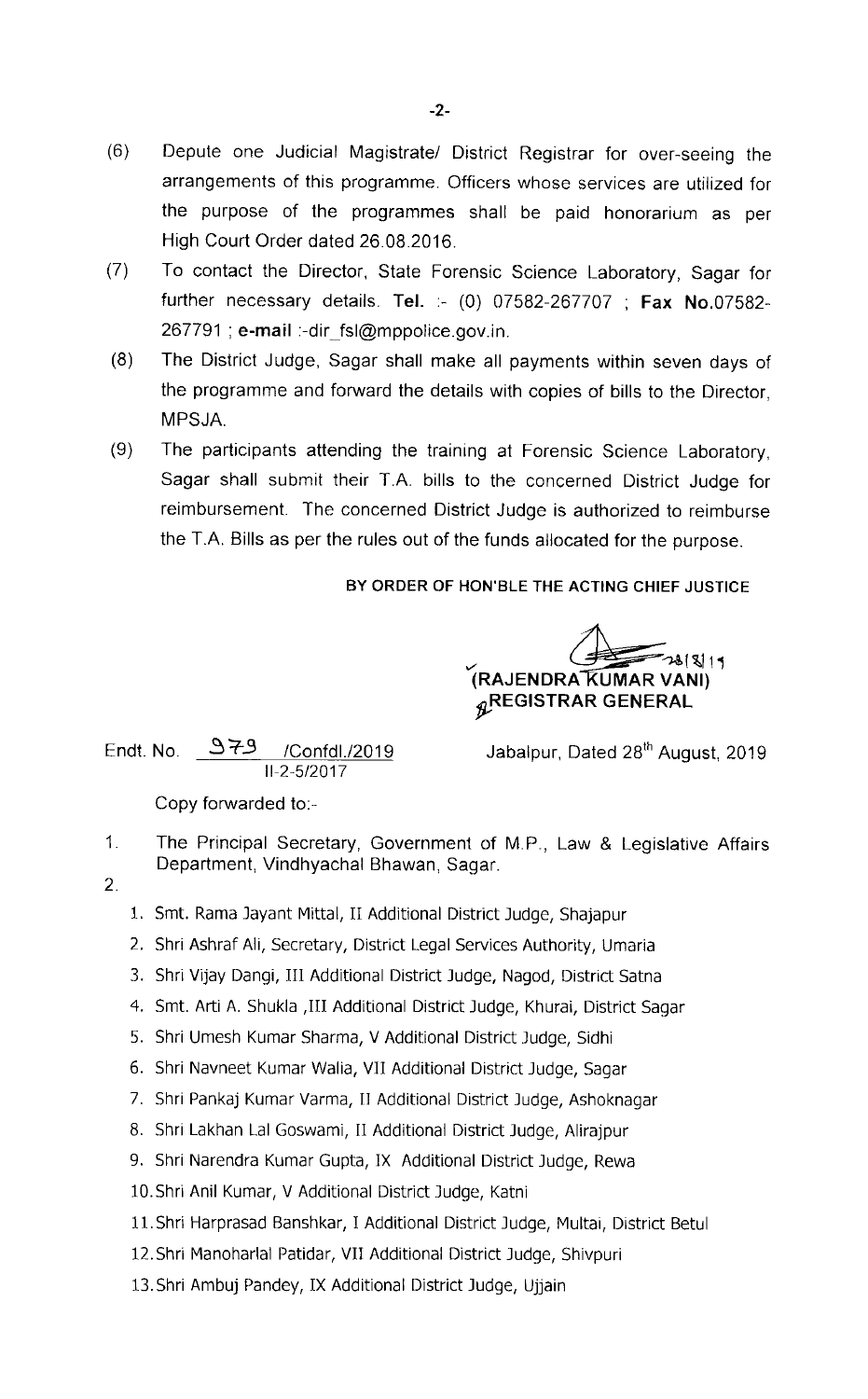- 14. Shri Navin Parashar, VII Additional District Judge, Damoh
- 15.Smt. Kanchan Gupta, XX[ Additional District Judge, Jabalpur
- 16. Dr. Preeti Shrivastava, IV Additional District Judge, Mandla
- 17.Shri Shahabuddin Hashmi, XXVII Additional District Judge, Indore
- 18.Shri Rajkumar Gupta, IV AJ To I Additional District Judge, Betul
- 19. Shri Jagdish Agrawal, IX Additional District Judge, Satna
- 20. Shri Mohit Kumar, I AJ to I Additional District Judge, Jaora, District Ratlam
- 21. Shri Sanjeev Singhal, II Additional District Judge, Rewa
- 22. Shri Atma Ram Taunk, V AJ to I Additional District Judge, Vidisha
- 23. Smt. Anjali Pare, III AJ to I Additional District Judge, Rajgarh
- 24.Shri Vivek Kumar, IV AJ to I Additional District Judge, Neemuch
- 25.Sushri Mahima Kachhawaha, XII Addltional District Judge, Rewa
- 26. Shri Vikram Singh, II Additional District Judge, Sihora, District Jabalpur
- 27. Smt. Anita Singh, V Additional District Judge, Narsinghpur
- 28.Shri Shoalb Khan, VI Additional District Judge, Chhatarpur
- 29. Shri Rakesh Kumar Soni, II Additional District Judge, Barwani
- 30. Shri Kamlesh Sanodiya, I Additional District Judge, Waraseoni, District Balaghat
- 31. Shri Dhanendra Singh Parmar, I Additional District Judge, Chhindwara
- 32.Shri Ramjilal Tamrakar, I Addltional District Judge, Balaghat
- 33. Ku. Savita Jadiya, III Additional District Judge, Harda
- 34. Shri Prahlad Singh Kameathiya, II Additional District Judge, Biaora, District Rajgarh
- 35. Shri Pooran Singh, III Additional District Judge, Damoh
- 36. Shri Keshav Singh, IV Additional District Judge, Dabra, District Gwalior
- 37.Shri Dinesh Kumar Khatik, Secretary, District Legal Services Auhtority, Datia
- 38.Smt. Kirti Kashyap, II Additional District Judge, Pipariya, District Hoshangabad
- 39. Shri Ravi Prakash Jain, IV Additional District Judge, Guna
- 40. Shri Kishore Kumar Mishra, III Additional District Judge, Shahdol

With a direction to participate in the Specialized Educational Programme at State Forensic Science Laboratory, Sagar from 20<sup>th</sup> to 22<sup>nd</sup> September, 2019. The participant Judges should report at 09:30 a.m. sharp on 20<sup>th</sup> September, 2019 in the State Forensic Science Laboratory, Sagar.

- The participant Judges (except from District Headquarters, Sagar) shall be  $3.$ entitled for Travelling Allowance as per entitlement under the Rules
- 4. The participant Judges shall be provided with accommodation at Sagar and for local conveyance, only pick and drop vehicles from Railway Station/ Bus Stand to place of stay on arrival and from place of stay to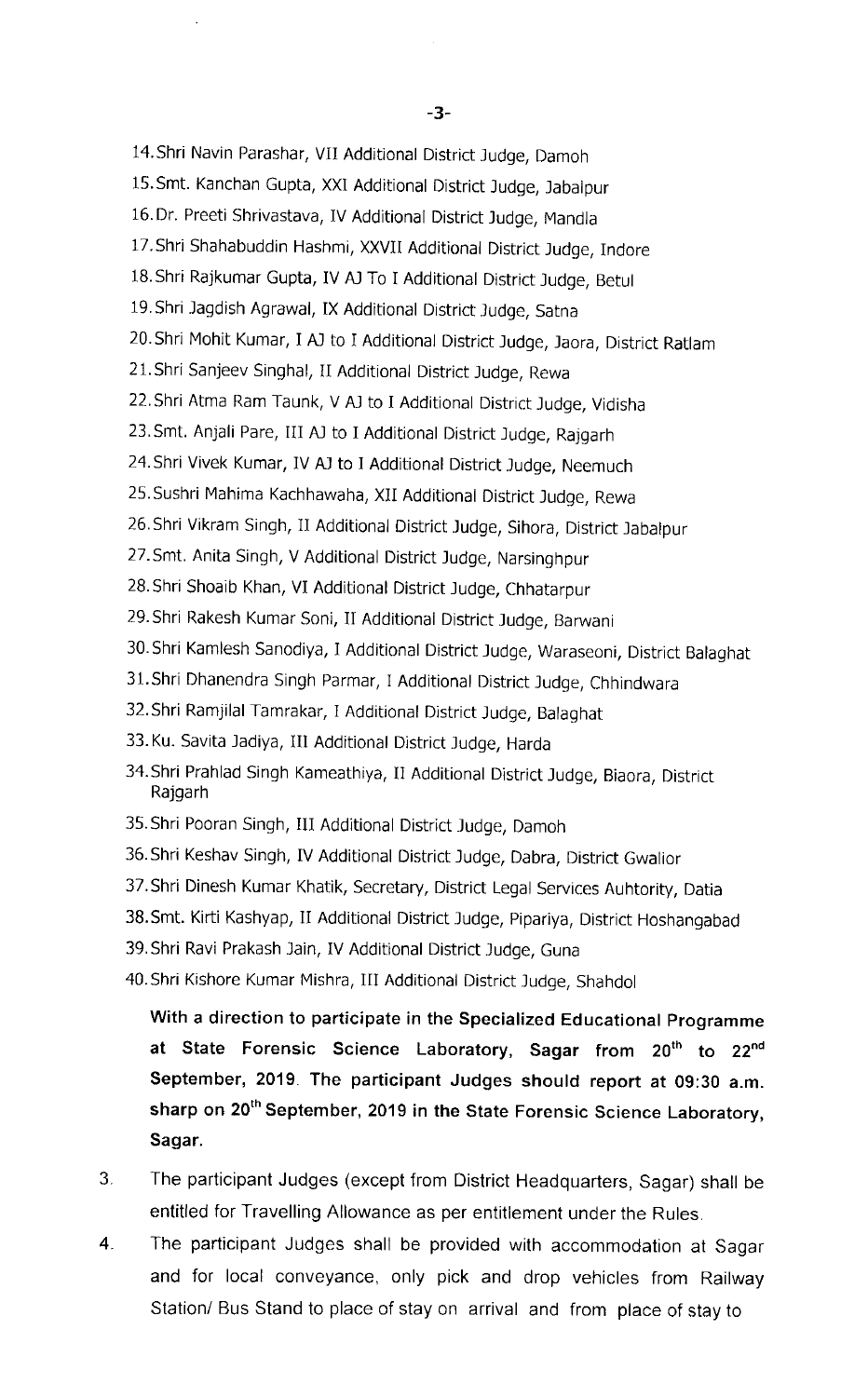Railway Station/ Bus Stand on departure and to place of venue during training by the District & Sessions Judge, Sagar.

- 5. The participants are further directed to contact District & Sessions Judge, Sagar regarding arrangements of stay and local conveyance.
- 6 The officers nominated are directed to arrange their Board Diary in such a manner that no case is listed on the dates, on which they are directed to attend this training. If, cases have already been fixed for the said dates, summons should not be issued and if Summons are issued, the parties should be informed about the change in dates.
- $7<sub>1</sub>$ The participant Judges should not seek any adjustment or exemption unless it is a case of vis-major.
- 8. After completing the Training, the participant Judges are requested to intimate the Registry about their participation.
- 9. The District & Sessions Judge, Shajapur/ Umaria/ Betul/ Satna/ Ujjain/ Sidhi/ Sagar/ Ashoknagar/ Alirajpur/ Rewa/ Katni/ Shivpuri/ Mandla/ Indore/ Ratlam/ Vidisha/ Rajgarh/ Neemuch/ Jabalpur/ Narsinghpur/ Chhatarpur/ Barwani/ Chhindwara/ Balaghat/ Harda/ Damoh/ Gwalior/ Datia/ Hoshangabad/ Guna/ Shahdol for information and necessary action.
- 10. Budgetary allocation of Rs.6,40,000/-will be made to the District & Sessions Judge, Sagar vide a separate order of the High Court to meet the expenses of Specialized Educational Programme from 20<sup>th</sup> to 22<sup>nd</sup> September, 2019.
- 11. Budgetary allocation for reimbursement of TA/ Fuel expenses of participant judges from the respective districts has already been made to the District and Sessions Judges of the State
- 12. Chief System Analyst, High Court of Madhya Pradesh, Jabalpur, for sending copy of order by e-mail to following Judicial Officers:-
	- 1 District Judge (Inspection), High Court Premises, Jabalpur/ District Judge (Inspection), J.E -1, Judges Enclave, Residency Area, lndore-452001 / District Judge (Inspection), 28/8, Race-course Road, Opposite Maila Ground, Gwalior (M.P.), for information.
	- 2. Principal Registrar, High Court of M.P., Bench Indore, for information
	- 3 Principal Registrar, High Court of M.P., Bench at Gwalior, New High Court Building, City Centre, Gwalior, for information.
	- 4 Member secretary, M.P. State Legal services Authority, 574, South civil Lines, Jabalpur, for information.
	- 5 Principal Registrar (Judicial)/ (Vigilance)/ (I.L.R. & Examination), High Court of M.P., Jabalpur, for information